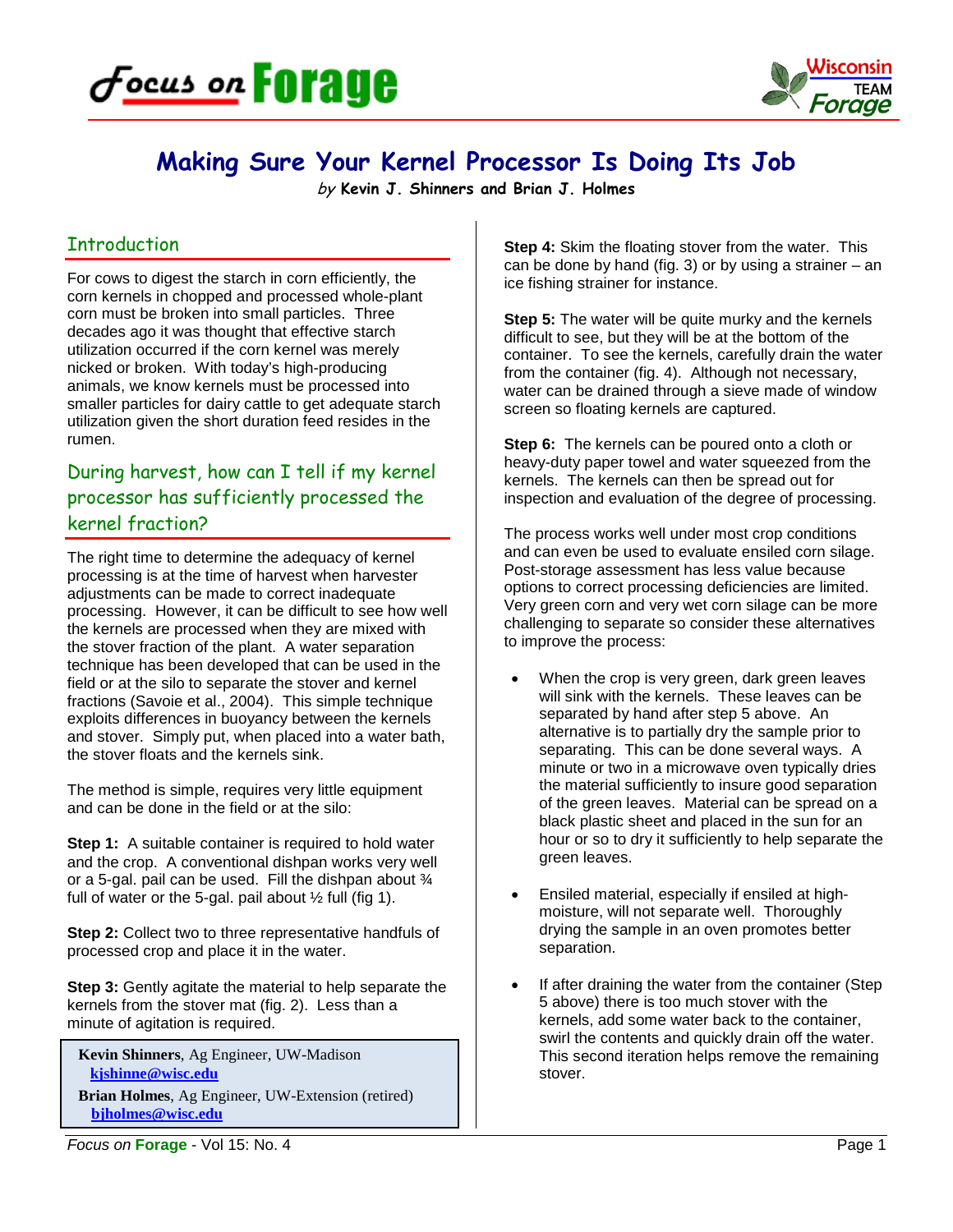

**Figure 1.** Chopped whole-plant corn placed into water.



*Figure 2***.** Gently agitating material to help the kernels sink to the bottom of the container.



*Figure 3***.** Skimming and removing the floating stover.





*Figure 4***.** Carefully draining the water so only the kernels remain in the container.



*Figure 5***.** Example of separated stover and kernel fractions using the water separation technique.